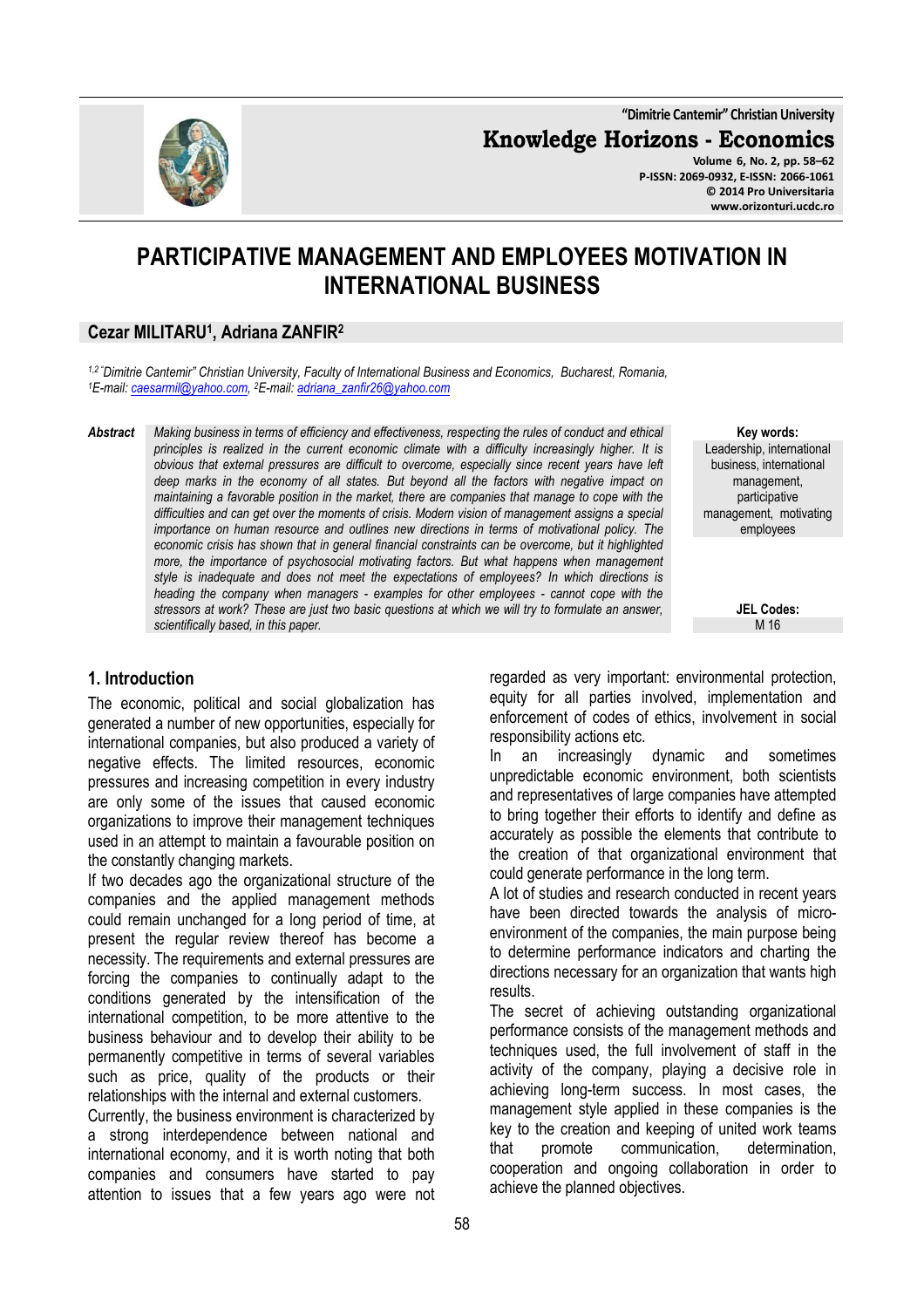Throughout the time, the practice has shown that organizations with long-term vision aimed at achieving outstanding performance in their field of activity are particularly the organizations that sustained innovation making efforts to satisfy the customers and employees and which managed, through high productivity and efficient consumption of resources, to achieve increasingly better financial results. But behind this success has always been the ability of the management to develop leadership skills and the desire to form an organizational culture oriented towards performance and business excellence. Only through proper leadership can get the most from human resources and can be paved the way towards performance.

The crucially important role of leadership is increasingly more emphasized by the research results on international affairs. Many authors believe that the survival of the companies in the new economy will depend only on their ability to adapt to changes and to choose the best management alternative in full compliance with national and international environment (Tocan and Chindriş - Văsioiu, 2013).

### **2. Methodology of Research**

The international business research has shown that one of the most important factors that influence organizational performance is the management style. Creating strong and determined work teams to engage in objectives achievement has become a difficult thing to achieve in a time when financial incentives are difficult to use. It is now certain that the personnel involved in the objectives achievement and in ensuring a good functioning of the company is strongly influenced by aspects such as personality, behaviour and professional style of the managers.

For these reasons, we believe it is necessary to study empirically the management styles used and their impact on the activities of the international companies. In general, the focus was on the deep study of the national and international literature in order to identify the research stage in the field of human resources and organizational behaviour.

The main objectives of this paper are to identify the most important characteristics and key elements of the participative management, regarded as a form of staff motivation and as a determinant factor of long-term success. We believe that in the current economic and social context, maintaining a favourable position in the market has become a real problem for most of the companies; therefore it is necessary to identify the areas where it can be intervened so that this issue does not become too overwhelming.

#### **3. Literature Review**

The modern management assigns a special importance to the human resource, regardless of the activity field of the company and the dimension thereof. The latest studies outline new directions in terms of how to elaborate the motivational policies. The specialised literature emphasizes the importance of training and professional development, especially at the management level. Experts estimate that under the current conditions, when there are discussions about a mature and well defined economy, training the managers is a necessity, requiring a radical renewal of the knowledge, skills and behaviours at the workplace (Nicolescu and Verboncu, 2008). This is really necessary because the complexity of international<br>business makes approaching the employees business makes approaching the employees increasingly difficult.

In the real economy, those who manage to attract the human resources on their side basically will be the beneficiaries of their work. The ability of the management to approach employees is directly reflected in the income of the companies (Gregory, 2012). And this is just one aspect to which we can add the fact that the human resource becomes in time the promoter of the company values and contributes to the image of the company significantly through actions taken of social responsibility, the imaging company.

Looking retrospectively it is noticed an evolution of the managerial behaviour, but the continuous improvement and training, including in the field of psychology is the key to approach the employees. If in the past the employees carried out their activity according to welldefined patterns, now the HR strategy has become an integral part of the business strategy. The success of large companies is a result of decreasing the distance between managers and subordinates, which in a simplistic approach can be viewed as two opposing camps.

The difficult times that the world economy has recently experimented emphasized even more the need to build strong work teams and united in the face of pressures and financial difficulties. Before thinking of financial indicators, any person having management responsibility should think about increasing cooperation and loyalty of the working groups, especially when the targeting system is contrary to the expectations of employees.

#### *3.1. Factors influencing the employee's behaviour at the working place*

As noted above, human resources are definitely the key element behind any successful business. The human capital available at a given time to a company expresses its possibilities to achieve its objectives and to develop in the future.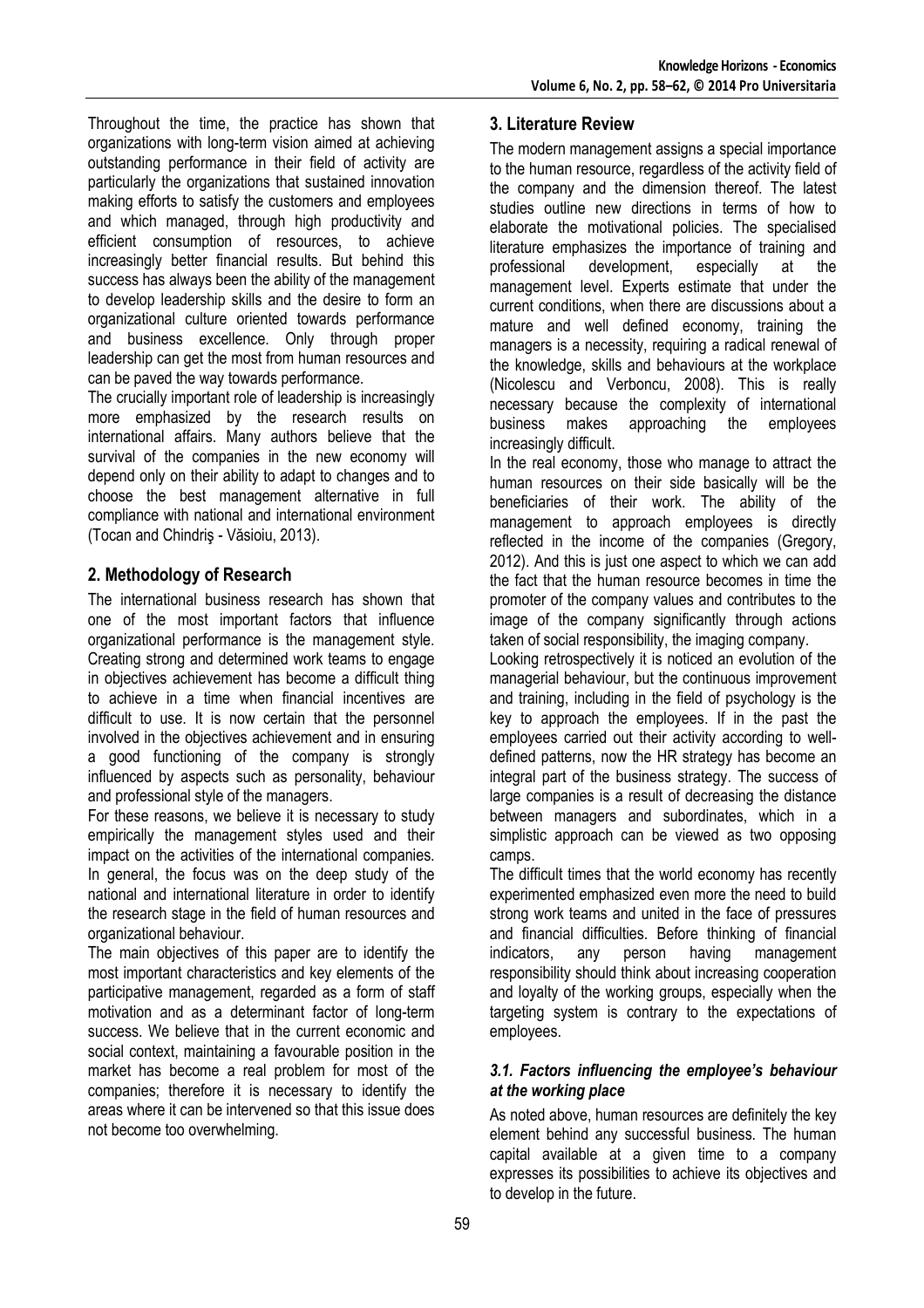The specific role of the human resources is highlighted in terms of at least two essential aspects. Firstly, the employees of the company are the only original production factor, their work having a determinant role in connection with nature and capital. Moreover, they are the only factor of production able to create new values and encourage the use of the other factors of production (Tocan, 2012).

Therefore, the mutual support between employees must be encouraged permanently so that the activity to be conducted in terms of effectiveness. The management intervention and the management style can play a key role in controlling the factors that influence employees in a company. The more and more numerous requests and the care for their resolution by applying optimal variant increase the stress at work. Known as the main factor leading to job dissatisfaction, the stress can cause many problems arising among employees, especially among those who adapt difficultly to such conditions.

The complexity of the business environment generates many other secondary but significant factors, that can cause unbearable stress in the workplace. We mention only a few of these, as follows:

− *career related factors*. For each employee the future is extremely important. The full involvement in achieving the objectives is performed only when the employee is certain that his work will be appreciated. The effort is much higher when the possibility for a career promotion or achieving the desired status arises. Uncertainty regarding career development, training, employee specialization or job security can be eliminated by creating a clear methodology, training programmes and appropriate information of the staff. The management intervention can be analyzed in terms of the specific goals of career development, namely providing professional development opportunities for the employees who have potential and supporting thereof in achieving careers, both inside and outside the organization (Căprărescu *et al*., 2013).

− *factors related to the nature of the work performed*. The alert work pace, too high level of employee accountability, excessive control, risks related to health and work safety or isolation from other employees are only some examples of factors that can be monitored by the management of the company. Even daily routine can significantly fail to motivate. In recent years there appears a strong tendency to overload the employees and not to observe the working hours.

− *management related factors*. It is evident that the factors related to the company's management have the greatest influence on the way in which employees behave at work. Most times, difficult situations are created by middle management and the causes are multiple. Sometimes middle managers do not have well developed management skills and can not exercise management functions in an efficient manner, wether there are deficiencies in communication with superior management or even managers are confronted with the above mentioned factors, the fact is that the activity management is not performed properly. Whatever the cause, the risk that the subordinates are not responding as expected to the requests from management is extremely high. An inefficient management is reflected in many aspects such as creating a bad working environment, lack of clarity in establishing primary and secondary objectives, inappropriate projecting of position, poor organization and coordination of activities etc.

The problems are amplified when the organizational promoted by management is in contradiction with the value system of the employees. In such case there is an increased risk of organizational conflicts difficult to handle. Obviously, the entire business activity will suffer.

An organization run by managers who do not have the ability to set clear objectives with clearly defined deadlines, is certainly a lost organization.

However, the worst situations are encountered when the management style does not match the expectations of the employees and instead of stimulating it becomes itself a factor of stress. The management style should encourage communication and ensure an optimal circuit of the information within the company. The excessive authority will only make employees feel disregarded and unsatisfied that they can not express the way they want.

#### *3.2. Participative management – motivational instrument of the staff in international companies*

The managers of the companies are those who need to find the best solutions for the contentment and satisfaction of the employees. Their behaviour basically determines the workplace atmosphere and contributes to the creation of the work environment. The organizational culture formed in time may help the company to turn to very good results or on the contrary, can bring unwanted setback.

Researchers in the field of human resource management claim that "*throughout his/her career, every manager can adopt a variety of behaviours and attitudes to exercise specific attributions in a manner characteristic of his personality*." (Căprărescu, Stancu and Aron, 2013). The specific behaviour of each manager is basically the way in which he exhibits his/her qualities, knowledge and managerial skills in dealing with subordinates.

In relation to employees, the degree to which a manager delegates his/her authority and shows his/her willingness to meet the needs of the subordinates, and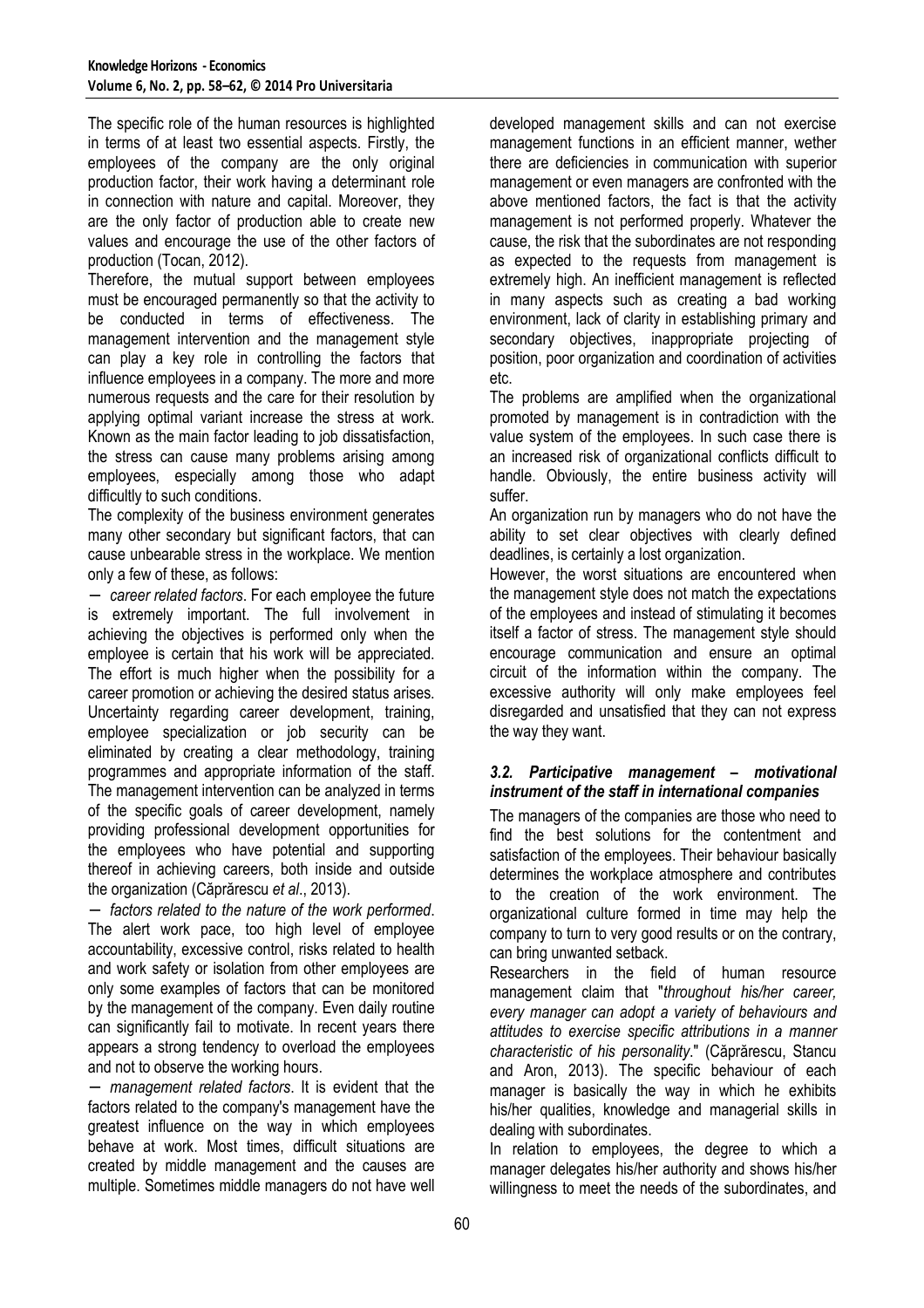also in way in which he/she exercise his/her power within the company are basically a result of his/her managerial training.

The management style must be adapted to the specific of the organization and continually improved based on the distance to the authority accepted by the staff. In this context, the leadership skills, the training and the professionalism of the managers will be mainstays in the formation and consolidation of the work teams. Let us not forget that managers influence other employees by example, and leaders in the true sense are those who manage to convey the necessary knowledge to their employees, so that they get where they want (Fuhrman, 2012).

For every person on the management, irrespective of the level, the subordinates must be the primary concern. Improving business performance is directly related to improving human relations. *Generally, employees prefer to work in a consultative and participative environment.* This is emphasized including by international experts who argue that the ideal style of running a company is the participative one, manifested by partial delegation and goodwill. A high degree of authoritarianism can generate a series of frustrations among employees and also lead to their progressive alienation to the general objectives of the company (Luke, 2005).

The participative management enables the integration of the staff in the decision making process, which helps the group to understand the real conditions of the company. In this context, there is a greater willingness to accept the changes resulting from the management decisions and the risk of a conflict within the company is diminished.

The most important issues encountered in the business practice are well highlighted by two authors interested in the participative management issue (Popa and Popa, 2008). They argue that from the management perspective, the participation requires meeting two specific actions: *involvement and integration*.

The *involvement* captures the subjective side of the participation, supported by *individual motivation* and also captures in a general framework captures the interests of the employees, their attitude at work, the values and the beliefs behind their training. The *integration* captures the objective side of the participation and involves creating a link between the organization and the employee, by means of which the employee adapts to the professional requirements of the work and develops its ability to influence the organizational decisions.

One can easily notice the strong connection between the participative management and the motivation of the employees. Moreover, motivating the staff reveals the management vision promoted in organizations. Let us

not forget that there is great diversity in terms of staff categories in a company and the individuals are motivated by different things, depending on the expectations and needs they have from that organization. A famous quote, internationally renowned, says: "*Motivation is the art of getting people to do what you want them to do, because they want to do*" (Dwight D. Eisenhower). In the International business practice and not only the participative management style is a powerful tool that can be used to increase the satisfaction of the employee in the workplace.

Increasingly promoted in the last two decades, the participative management has seen in recent years, when the economy has gone through difficult times, a broadening of its applicability in many fields of activity in our country. Large international companies operating on the Romanian market understood how important it is the concern for their employees. An interview with the human resource managers of the most famous multinationals (Orange Romania, Coca-Cola HBC Romania, Ozone Laboratories, etc.), recently published on a website dedicated to corporate social responsibility in our country (http://www.responsabilitatesociala.ro), is further proof that the responsible managers are interested in creating a favourable environment for the personal and professional development of the employees, while encouraging innovation and free expression by applying valuable ideas. One of the most interesting statements that we find mentioned in the interview is that "*a company is successful when its employees are performing, they are satisfied, loyal and involved*" (Anca Bancu - Director HR Ozone Laboratories).

The need to promote the participative management is increasingly highlighted in the context of increasing the complexity of the international business environment.

## **4. Conclusions**

The increased professionalism among managers and the business environment dynamics are factors that have led to the development of management methods and techniques used in economic organizations. But let us not forget the two questions that determined the purpose of this paper. *What happens when the management style is inadequate and does not meet the expectations of the employees? In which direction is heading the company when the managers - examples for the other employees - can not cope with stress factors at work?*

It is obvious that within the companies whose management minimises the importance of the human resources, a series of tense situations is likely to appear. As mentioned, the employees prefer to work in an environment where the stress factors have reduced intensity. A high degree of authoritarianism gives rise to